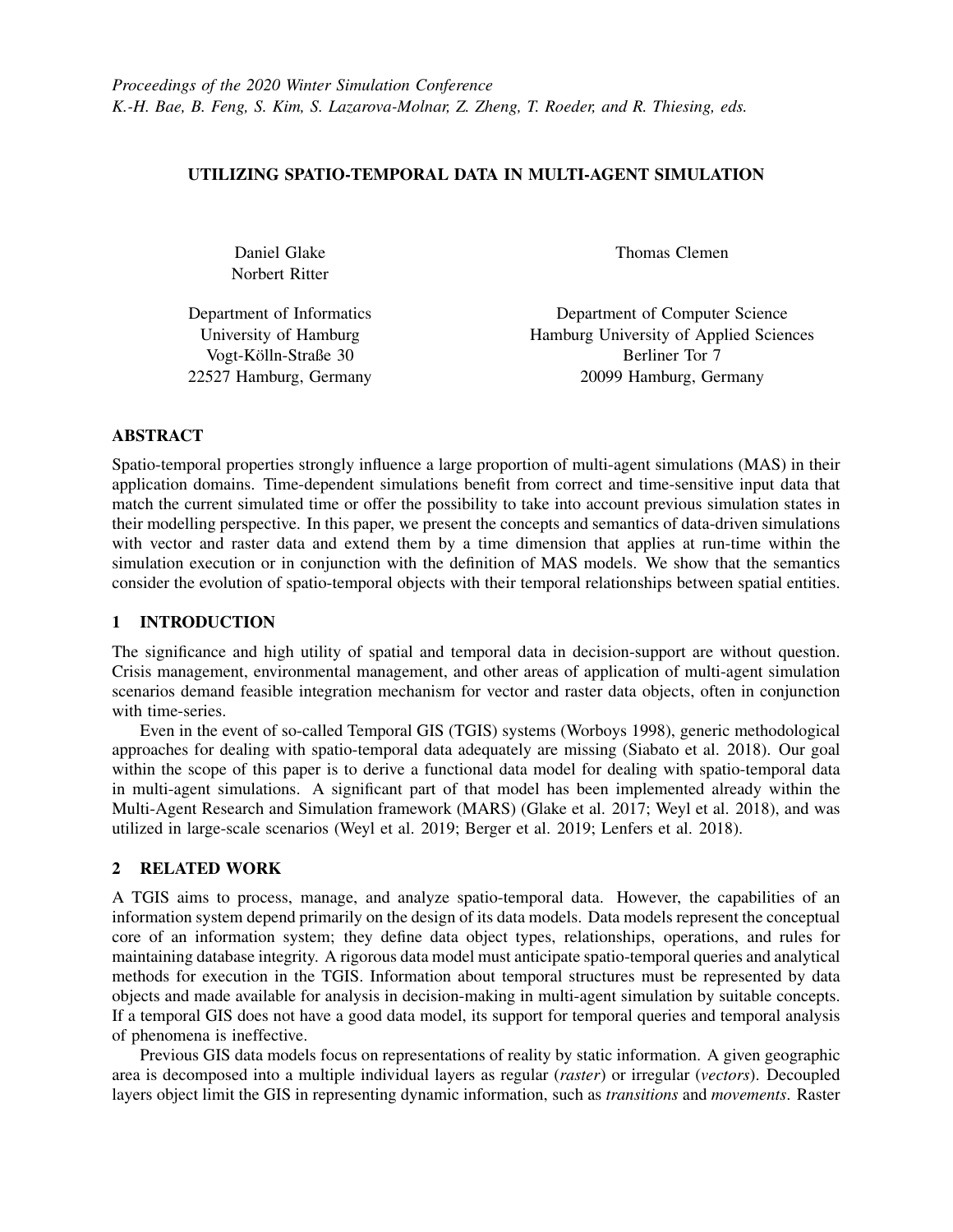cells encode attribute values at any given location without regard to the spatial properties of the subject they represent. Geometrically indexed vector objects, on the other hand, force a segmentation of the entities to be represented into separate layers when they interact in time or space. GIS requires a complete and rigorous framework for modelling geographic data to overcome the difficulties of dealing with geographic complexity, scale differences, generalization, and accuracy. The lack of data representation schemes to integrate GIS data with models for spatio-temporal simulations is a significant deficit of current simulation frameworks. However, several tools have already been proposed to query such related types. The STQL [\(Erwig and Schneider 2002\)](#page-10-2) is a query language and extension of relational SQL. Besides integrated spatial operators, the focus here is on so-called temporal lifting operators as well as temporal selections and aggregations. Temporal Lifting describes the query of an object at a given time, used within a sub-clause. In contrast, the language *SQLST* works by using triangles as its base and integrates the specifications for temporal GIS described by [\(Worboys 1994\)](#page-11-5). Each vector-geometry is therefore transformed into a respective triangle representation and implements multiple spatial operations. Existing simulation frameworks like NetLogo [\(Russell and Wilensky 2008\)](#page-11-6), Repast Symphony [\(North et al. 2013\)](#page-11-7) and GAMA [\(Grignard et al.](#page-11-8) [2013\)](#page-11-8) only support the use of spatial data by extension. For example, GAMA offers, among other features, the capability to import shapefiles and OSM files, in order to use them as the underlying simulation environment, consisting of importing the file and defining a mapping of the attributes in the feature tables to the agents, denoted as species. Repast provides a suitable GIS extension in order to perform spatial queries on the vector layer, whereas NetLogo is supporting raster inputs as well. None of them supports a temporal dimension in the input data processing. Users need to adapt their models in order to respect temporal changes in spatial objects.

# <span id="page-1-1"></span>3 INTRODUCTION MARS FRAMEWORK

MARS provides an ecosystem for developing multi-agent simulations, based on the Modeling and Simulation as a Service paradigm [\(Weyl et al. 2019\)](#page-11-3). End-users can create their simulations in a variety of ways and execute them directly on their machine or in the dedicated MARS cloud [\(Weyl et al. 2018\)](#page-11-2). The system is designed to serve in cloud-native environments, thereby scaling up the simulations and considering update-intensive state management. Results are persisted in multiple databases or files, prepared used in our visual analytics board or within a 3D visualization [\(Dalski et al. 2017\)](#page-10-3).

This paper describes a new perspective integrated into our MARS-DSL modelling language [\(Glake](#page-10-0) [et al. 2017\)](#page-10-0). The model considers two types of state updates seen in practice as well as geometric queries restricted by temporal predicates, in which federated queries consider spatial- and temporal dimensions. We make the following contributions:

- (Sec. [4\)](#page-1-0) We provide a detailed analysis of current challenges, considering temporal changes for the spatial objects under the circumstances for multi-agent simulations.
- (Sec. [4.3\)](#page-4-0) Towards a meaningful data integration of spatio-temporal data, we define the conceptual model formally as an *abstract data type* and required *operations*.
- (Sec. [5.3\)](#page-6-0) Spatial data management in the form of geographic layer is a well-known approach handling *raster*- and *vector*-based data. In this respect, we propose *temporal-raster* and *temporalvector* layer approach, utilizing incremental updates and extending each data type by a temporal dimension. Considering the implementation of models, we describe the integration of our approach within our existing MARS DSL language.

## <span id="page-1-0"></span>4 SPATIO-TEMPORAL CHALLENGES

Changes of entity- and environment attributes are essential in order to become desirable emergent phenomenons, environmental updates, and changes in process mechanisms or just within the agent's behaviour logic [\(Xie et al. 2016\)](#page-11-9). There are six major types of spatial or temporal changes which need to be considered by a geographic-driven multi-agent simulation [\(Zhang et al. 2017\)](#page-11-10):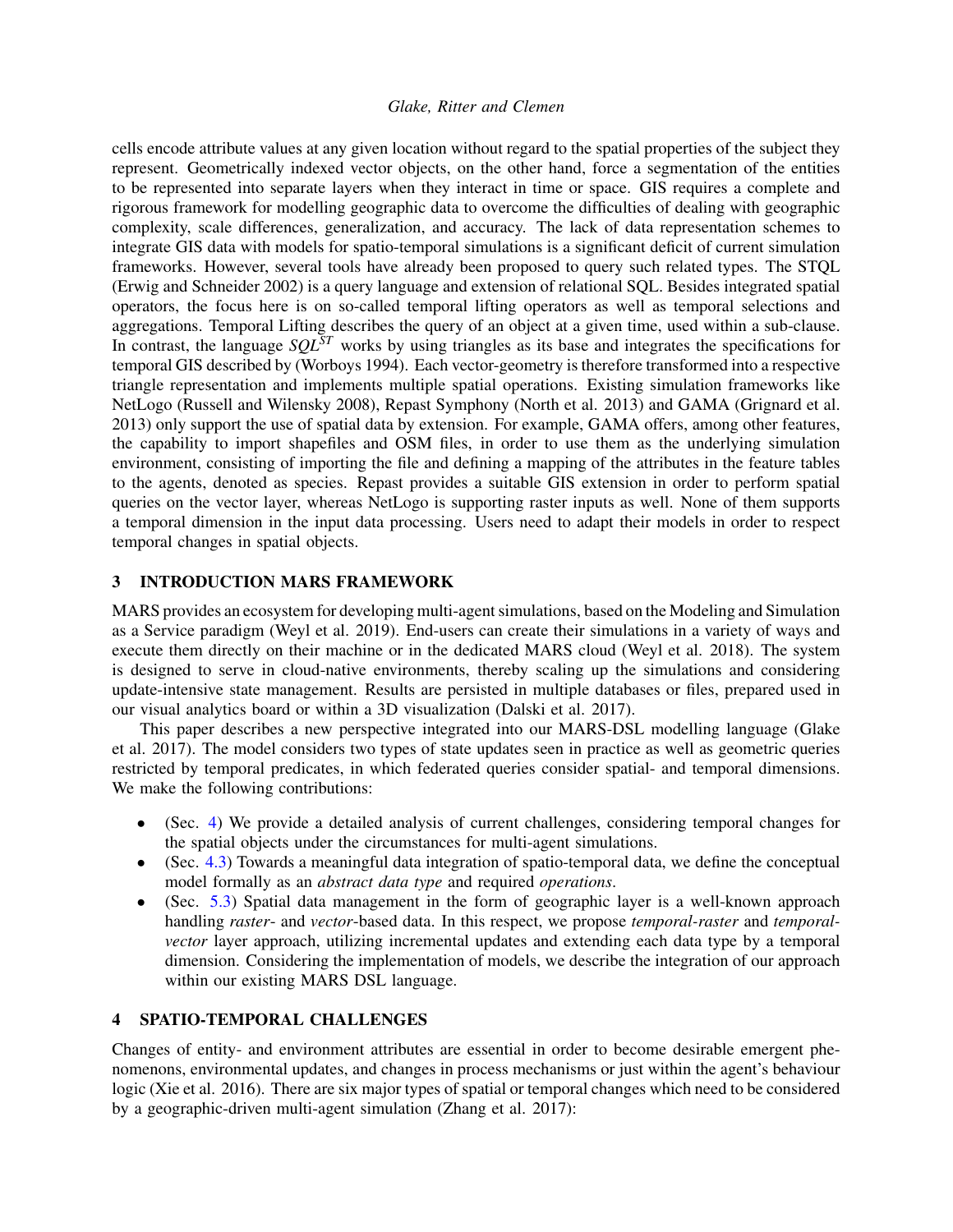- <span id="page-2-3"></span>1. *Actions over space*: Given a fixed time-point (e.g., a concrete simulation step) in which a certain phenomenon occurs (e.g., environmental conditions as by weather) and may change the characteristics of data objects over multiple locations or even globally, analysis is done by fixing time, controlling attributes, and measuring location.
- <span id="page-2-4"></span>2. *Messages over space*: Messages as like interactions between agents may contain their location over time, analysis of them is done by fixing attribute set, measuring location and controlling time.
- <span id="page-2-1"></span>3. *Attributes over time*: Given a period in which *attribute values* (e.g., of the agent entities) can change over time and space, analysis is done by fixing time, controlling locations, and measuring attributes.
- <span id="page-2-0"></span>4. *Actions over time*: Multiple actions can happen for a fixed given location (e.g., read and write actions for agents) and may change over time, analysis in the model are done by fixing location, controlling attributes, and the measuring time.
- 5. *Messages over time*: Given event where its characteristics or processes may change at sites through time, analysis is done by fixing attributes, controlling locations, and measuring time.
- <span id="page-2-2"></span>6. *Area over space and time*: Given an area where attributes may change over time and changes over space, analysis is done by fixing the attribute set, measuring time-period and restricting the environment.

The value changes in [4](#page-2-0) over time can be stored using a traditional event source, transactional log or any history mechanism. While changes in [3](#page-2-1) and [6](#page-2-2) are made *directly* to associated attributes or geometric structures, the action [1](#page-2-3) considers changes in *static* spatial information. Especially densely distributed information such as substance measurements and interpolations, e.g., the temperature measurements or the distribution of substances in water. While such temporal courses in geography are mostly represented by heat and isarithmic [\(Ratti and Richens 2004\)](#page-11-11), chloropleth [\(Tennekes 2018\)](#page-11-12) or dasymetric maps [\(Jia](#page-11-13) [and Gaughan 2016\)](#page-11-13) for simplified processing, in previous GIS systems these vector- and raster-maps are switched on of off, depending on the time interval [\(Siabato et al. 2018\)](#page-11-1).

### 4.1 Temporal Changes

Temporal changes occur at different points in time or periods and are recognized by the fact that spatial properties or the location are changing. Two types of temporal changes have to be distinguished for multi-agent simulations, the movement of objects, and the evolution of them over time. Evolution refers to changes that occur as a result of events or agent processes or their interaction with their environment [\(Siabato et al. 2018\)](#page-11-1). *storms* are often related to a limited location in the simulated world and can be broken down into individual processes such as *rainfall*, *strong winds*, and *hail*. These individual actions affect subsets of spatial entities and have a transitive influence through their interrelationships [\(Zhang et al.](#page-11-10) [2017\)](#page-11-10). For example, simulated precipitation in a particular region causes a changed *water level* in which affections lead to flooding or low tide [\(Mehrotra and Sharma 2009\)](#page-11-14). All action-changes are decomposed over different points in time when they occur. Related to the TGIS model, change type [6](#page-2-2) is the development of a type of processes or events of semantic objects by two sets of temporal objects. Comparisons are made between the two sets of spatial and temporal objects to show how a process evolves its attributes, temporal properties, and spatial characteristics in the two sets of time series [\(Bettini et al. 2000\)](#page-10-4).

Movement concerns the journey of an event or entity from one location to another. The event or entity may or may not be associated with spatial characteristics other than the location. For example, the movements within a city-simulation, in which drivers move along a pre-defined route. The changes denote a single event or process. They can be represented by linking a semantic object to a set of temporal objects and then to a set of spatial objects to show the movement of that event during the period consisting of those temporal objects. Multiple subtypes for temporal changes result from combining the attribute-, morphology- and topology-change [\(Shekhar et al. 2015\)](#page-11-15).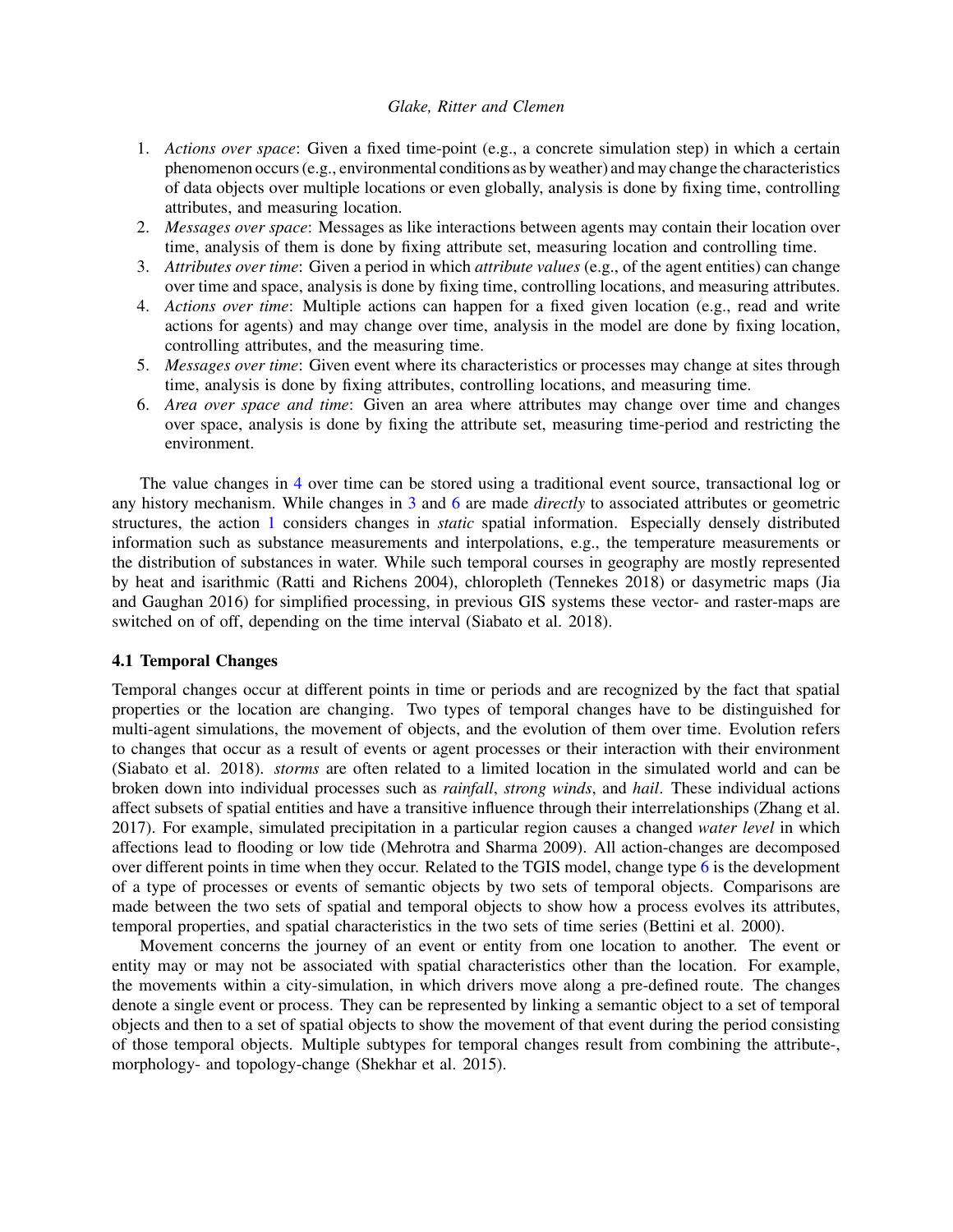*Glake, Ritter and Clemen*



<span id="page-3-1"></span>Figure 1: Example temporal change with *evolution* [4](#page-2-0) and *move* [3](#page-2-1) of spatial objects over time from one location to another

## 4.2 Spatial Changes

Spatial changes refer to spatial variations at a certain point in time or in a period in which comparisons between two or more sites are made using data from the same vintage [\(Worboys 1998\)](#page-11-0). These changes can be classified as *static* or *transitional*, in which the static changes concerns variations of geographical influences for a particular snapshot. In contrast, transitional changes do compare modifications of actions or processes at different locations, e.g., the ecological effects of low tides and flood on a static area, which will not change its location but their water level [\(Siabato et al. 2018\)](#page-11-1).



<span id="page-3-0"></span>Figure 2: Example spatial change with *static* [2](#page-2-4) and *transitional* [6](#page-2-2) effects on actions and their change of their spatial characteristics

Transitional changes describe the variations of spatial properties for a given process or action [\(Zhang](#page-11-10) [et al. 2017\)](#page-11-10). These changes can be represented by links from temporal objects to spatial objects, in which three parameters are responsible for measuring the spatial changes: *duration*, *continuity*, and their *attributes*. For instance, figure [2](#page-3-0) examines the urbanization process of a town in which temporary changes occur by extending the location from one time-point to another.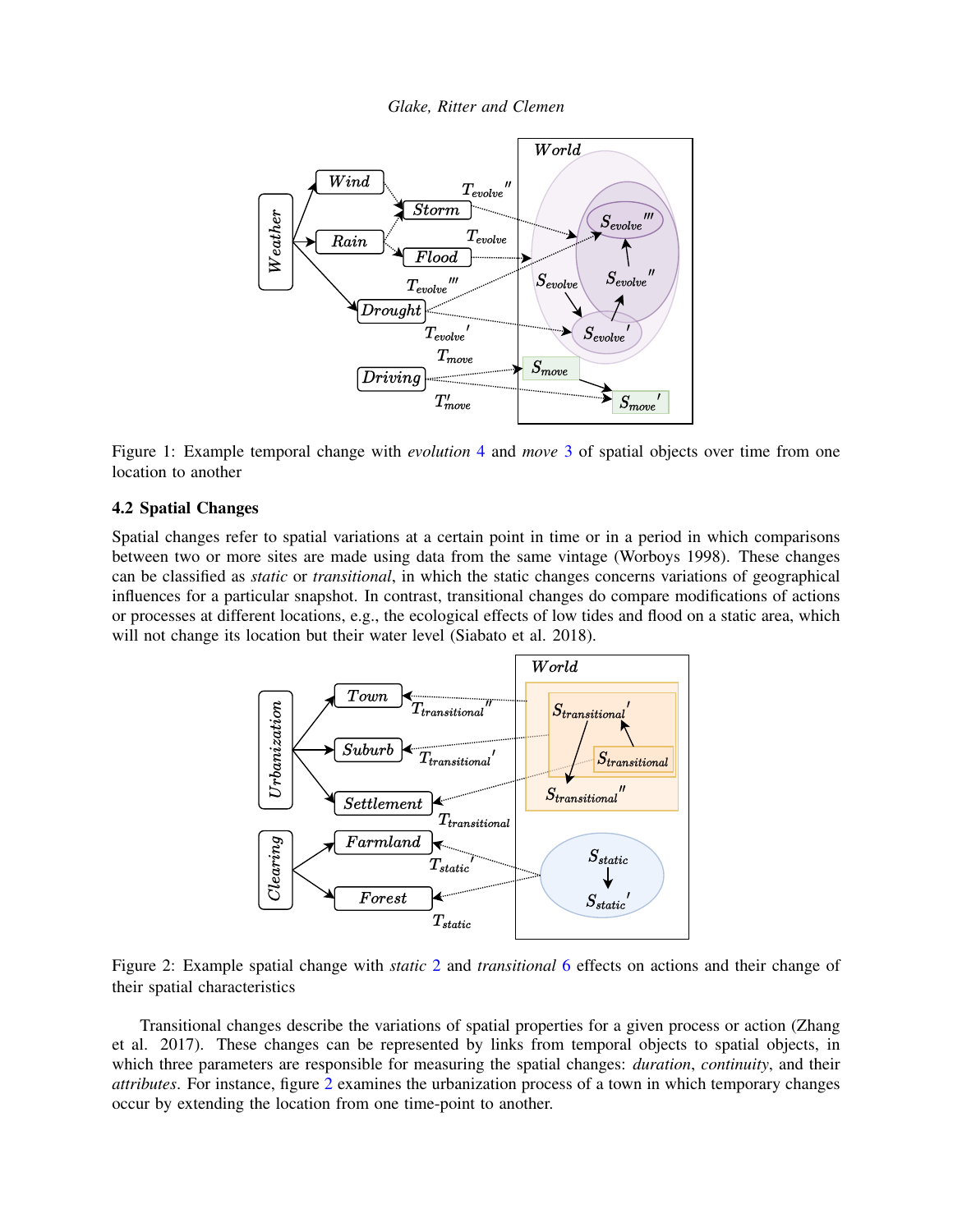## <span id="page-4-0"></span>4.3 Conceptual Modeling

States and changes of these states are one of the essential aspects of spatio-temporal data management for the recognition of causal relationships between processes that sometimes have different effects. The aim is to answer appropriate location- and time-dependent questions with the given TGIS and to draw result-oriented conclusions (for example, the effects of nearby construction measures in coastal areas). For simulations, three basic questions arise *What happened in an area? What has happened to the area? How do we know that something has happened?* According to [\(Worboys 1998\)](#page-11-0), three components can be identified, *states*, *processes* or *actions* and *evidence*: States describe the distribution of objects either represented as a snapshot for a geometric object in time or in a space-time composite with included changes. Processes and actions cause changes in the entities themselves over time (e.g., in the case of urbanization of a city). They occur not arbitrary but are evidenced and observed, e.g., it must be ensured that we identify changes as such and that they can be recorded for the simulation as a result.

Furthermore, TGIS data models have to take into account the behaviour of phenomena, such as the examples given in section [4.](#page-1-0) Until now, the physical processes of natural phenomena have been neglected in the development of conventional GIS data models. The basic concept in conventional GIS data models is the *location*. Basic GIS units are spatial objects such as *points*, *lines*, *polygons* and *cells* and their fixed attributes. Spatial relationships or interactions are limited to being in the same location, in proximity, or to forming relations over sets.

In contrast, natural processes such as specific interactions between individuals and their dynamics, as well as the transformation and translocation of defined system saturates, are modelled. The current GIS extensions for multi-agent simulation is not able to fully support the spatio-temporal modelling of these processes. TGIS should support both location-based analyses [2,](#page-3-0) such as the changes of areas or locations as service providers, process-based changes [1,](#page-3-1) in the case of the described urbanization or the outbreak of a pandemic [\(Yergens et al. 2006\)](#page-11-16). The difficulty is that many GIS constructs are developed from the perspective of the structures of spatial data to be provided and do not take into account semantic considerations that can reveal new domain knowledge. For example, the extensive view of a pandemic is more effective by taking into account the cause of the disease, the places of contamination and the spread of the pandemic itself, than only the previously infected areas. That makes it necessary to model these types with their states, events, and processes as an extending construct in a temporal GIS in order to be able to process and query them. Beyond this scope, the semantic analysis of actions within the simulation in terms of their characteristics and behaviour is crucial to determine a set of high-level spatio-temporal constructs to be incorporated into multi-agent simulations. That brings all sub-components to an entirely constructed entity together as exemplary the modelling of a road network for urban simulations, in which a sequence of independent line segments is modelled. These make it difficult to access the whole road itself, instead of processing each sub-road segment.

### 5 SPATIO-TEMPORAL MODEL

The proposed data model manages both spatial and temporal information and extends the concept of both vector and raster data by a *type-parametric* modelling extension concept on attribute level, allowing data objects within the agent model to access and manage (spatial-)model states over time. For this, we use the *ODMG* [\(Cattell et al. 2000\)](#page-10-5) type system with its specification of spatial data and the well-known raster model. Time-based information is following the valid dimension according to [\(Bettini et al. 2000\)](#page-10-4) and can be used in multiple *time dimensionality* levels. For multi-agent simulations, moving objects are of great relevance, just as the changes of maps over time described in section [4](#page-1-0) are managed.

### <span id="page-4-1"></span>5.1 Spatio-Temporal Entities

Multi-agent systems use entities to map their respective thematic field. They are based on the principle of entity types, whose instances are bound to a life cycle and are created, modified, and later removed by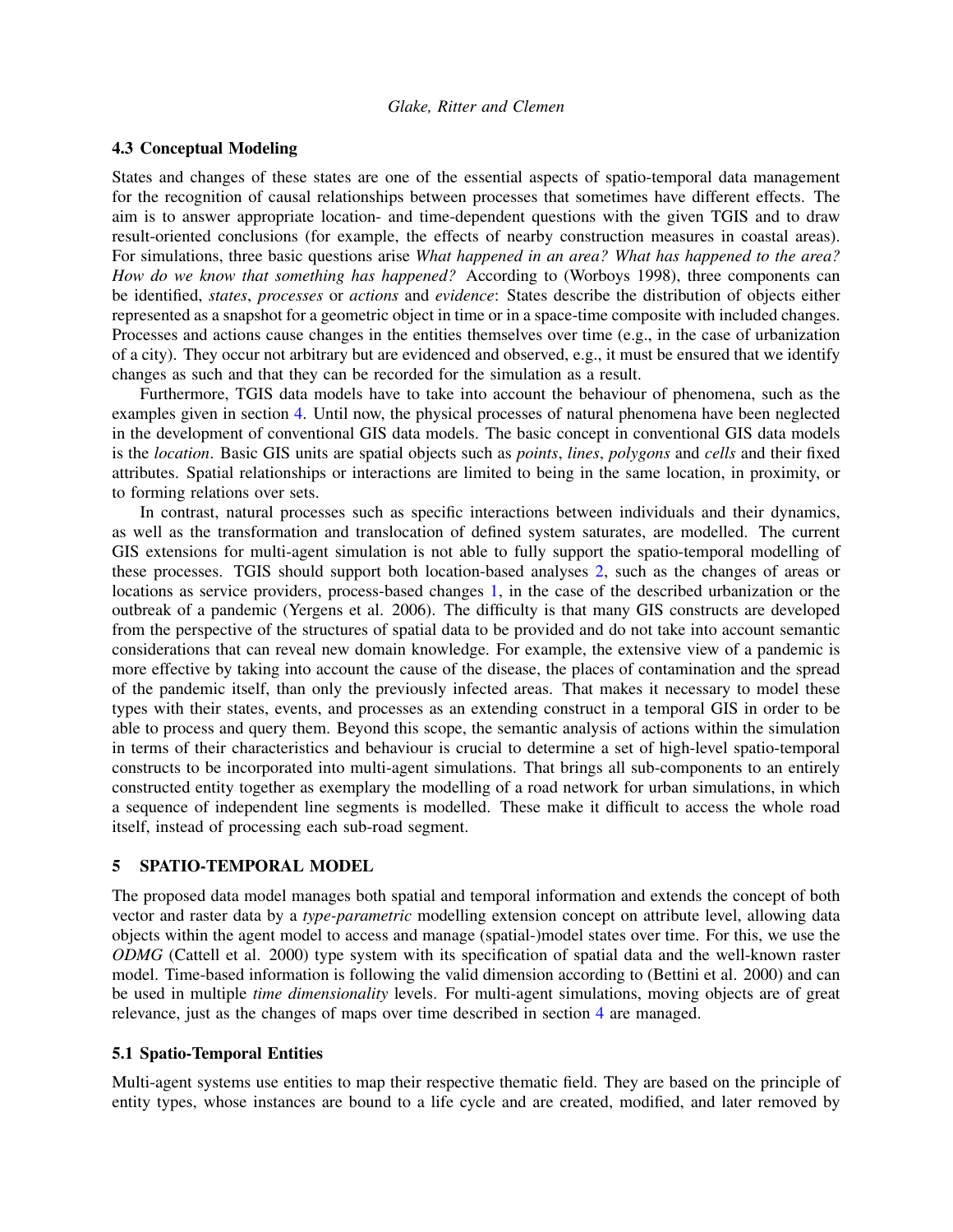the simulation system. To illustrate our proposed model in more detail, we describe entities as a class of objects of the same type  $E_t$  for entity type with  $Et(A_1 : D_1, ..., A_n : D_N)$  where  $A_i$  is any attribute and  $D_i \subseteq D$ represents the respective value domain of all possible domains *D*. The domain stores both primitive data types, including *strings*, *integer*, *real*, *booleans* restricted only by the MARS DSL type system, denoted as  $\psi \subseteq D$ , but can also contain more complex subtypes, encapsulated as independent abstract data types (ADT). Due to this abstraction, we can define both the spatial and temporal domain with their own comprehensive set of operations and predicates [\(Ong et al. 1983\)](#page-11-17).

The spatial domain  $S \subseteq D$  as an abstract data type for an  $A_i : S$ , which consists of the known objects of lines, polygons, points and cells and which gives an entity its location reference. The temporal domain *T* ⊆ *D* with a  $A_i$ : *T* and  $T(V_t, T_t, D_t, L_tN_p)$  describes the temporal property of the entity using tri-temporal semantics from temporal databases [\(Dylla et al. 2013\)](#page-10-6). Here  $V_t$  describes the validity time as the point in time or period when a state is valid in the simulation. On the other hand,  $T_t$  is the transaction time as the time when a state was actually considered a simulation result, and  $D_t$  is the decision time when a decision for action was made.  $T_t$  is automatically restricted to never referring to the future.  $D_t$  can change in the past, but not in the future.

When linking each version of an entity to preserve the spatial and temporal changes, there is inevitably some additional information to consider. The extending ADT of changes  $V(N_p, L_p)$  describes the set of all version changes an entity undergoes.  $N_p$  describes the follow-up action, while  $L_p$  describes the previous action that created the entity and replaced the previous one. For a concrete  $et: Et(A_1 : D_1, ..., A_n : D_n)$  from the domain this is extended for simulation in that  $et \subseteq D1 \times D2 \times ... \times D_n ... \times T_x \times S_y \times V_z$  applies. Thus, the mapping of any spatial and temporal change concerning *V* allows forming for each validity period *V<sup>t</sup>* to continue to capture the period when an entity is in a particular version. The entire life span of the entity can also be obtained by the accumulation of subsequent versions. Successive versions of an object can refer to the same spatial properties when changes to the domain take effect, or they can refer to the same subject data when the spatial properties change. This specialization allows asynchronous value changes of the same object within the subject domain or space without mutual influence. A snapshot of a simulation state is still possible using the validity time  $V_t$  and the individual lifetime. By using different time granularity, multiple time scales are possible for the same step-based or real-time simulation. Examples of granularity are *seconds*, *minutes*, *days*, *years*. For the step-based simulation scenario, we assume the time domain is a discrete set of times, which are related to the defined time decomposition.

#### 5.2 Spatio-Temporal Operators

From a modelling perspective, we will not propose a whole new modelling interface, but to extend our accepted MARS DSL In order to close the gap of integrating time-related data into multi-agent modelling, we extend our MARS DSL by those *abstract data types* and utilize it within our MARS run-time system. The language provides native agent-based concepts, with restricted type-system and expression language. Types are defined in an object-oriented manner and are encapsulated as an *entity meta type* from the *expressions semantics* processing them. Listing [1](#page-6-1) shows an example of the layer and agent definition, extended by the temporal dimension for each affected attribute.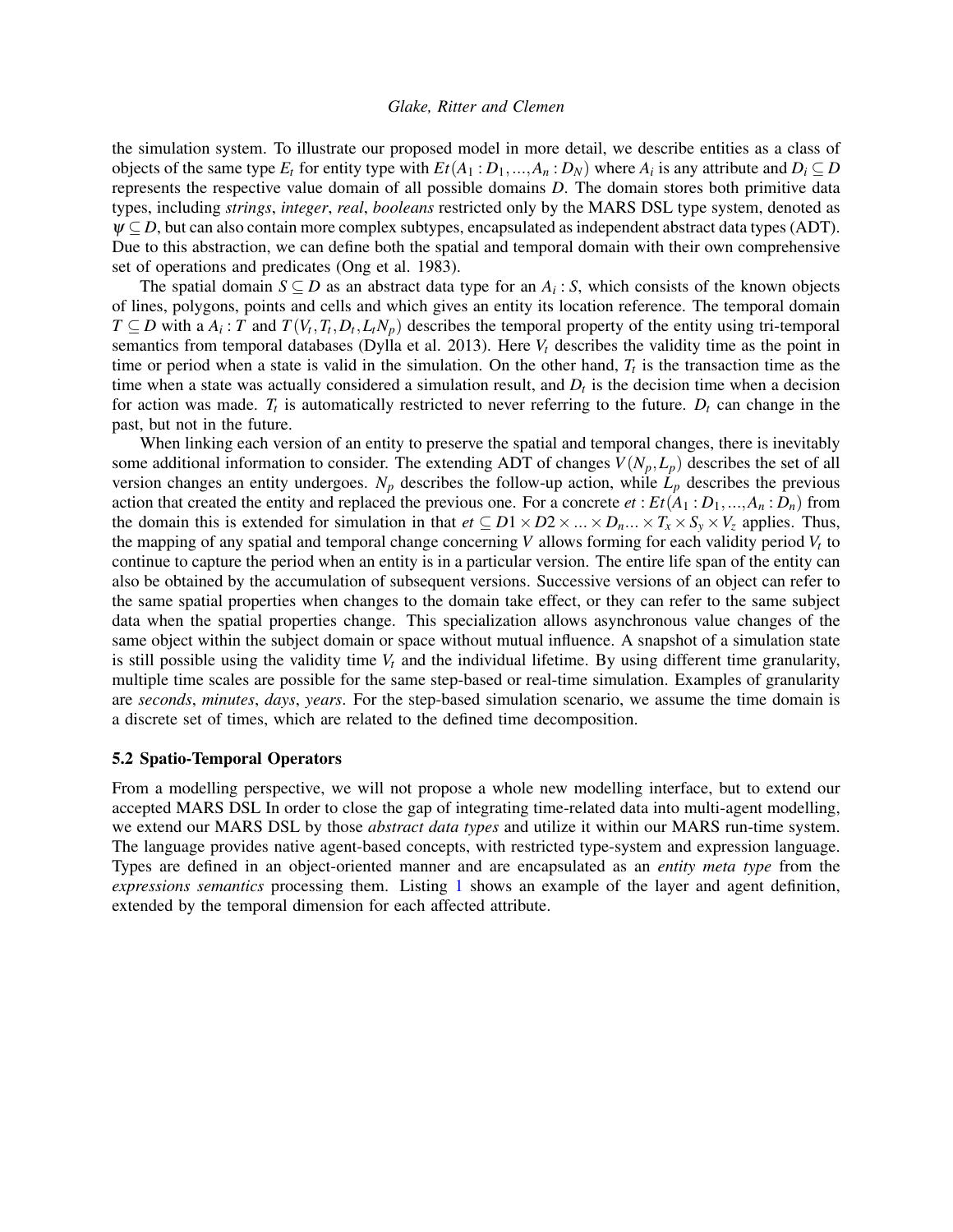```
raster-layer TemperatureRaster as temperature {
   var temperatureValue : real<hours>
}
vector-layer RiverVector<line> as rivers {
   var waterLevel : real<hours>
}
vector-layer POILayer<point> as points {
   var service : string<days>;
}
vector-layer LanduseVector<region> as landuse {
   var code : integer;
}
```
Listing 1: Example *layer* model definition with temporal change of selected attributes.

Within the description, both *raster* and *vector layers* are differentiated through an independent meta-type and the explicit geometry (*point, line, region*) is expected for the parameterizable vector layer. Since a *cell* is always used as the underlying geometry for the raster, this definition is not required here. Each attribute describes statically, its temporal granularity level, when a change is expected, with regard to the input configuration of ∆*t* (e.g., ∆*t* = 2 and *oxidevalue* : *realdays* means each two days). The fine-grained distinction is only necessary if a complete layer change is not to take place, as described in section [5.3.](#page-6-0) To access the time-dimension within the model, we use our existing *simtime* concept and extend it to map each layer- and agent-entity to their historical versions, what then be used by each sub-clause in the model. The time mapping for these entities is defined as a mapping *simtime* :  $E_t \to \tau \times \{E_{t_\tau}\}\)$  restricted by the fact that  $\forall e \in E_t : e \in E_{t_\tau}$  applies.

As it been discussed in [\(Worboys 1994\)](#page-11-5), an important requirement for spatio-temporal models is the support for temporal operators. As we use the tri-temporal semantics for entities, as mentioned before in [5.1,](#page-4-1) we use Allen's interval logic [\(Allen 1983\)](#page-10-7) for our model, in order to build joins between temporal data object over the specified relationships. The interval-based temporal logic is defined as follows: Let *R* be the real line. A temporal interval  $\tau$  is defined as an ordered pair of time points, with start and endpoint [*start*, *end*]  $\in$  *R* × *R* and that *start*  $\le$  *end*. The interval limits are denoted as  $I_{start}$  and  $I_{end}$ . Allen showed a set of relations applicable to them. These are *overlap*, *precede*, *contain*, *equal*, *meet* and *intersect* operators. Since the interval is a set of ordered and continuous points, sets are the base for interval-oriented reasoning, in which results coming from the *simtime* are always set of versioned entities.

In contrast to the single interval operator, for spatial-object we consider the topological operations specified by [\(de La Beaujardiere 2006\)](#page-10-8), which encompass the *equal*, *disjoint*, *intersect*, *touch*, *cross*, *inside*, *within*, *overlap* and *relate* operators and which are mostly implemented by our MARS DSL. The only metric operators we use is the *distance* with Haversine calculation for geographic data, or euclidean distance when no GIS functionality is used.

### <span id="page-6-0"></span>5.3 Temporal Layer Modeling

As mentioned in section [3,](#page-1-1) our approach is based on the principles of GIS layer, in which we integrate the different individual data sets by overlapping them according to their shared geographic coordinate. The definition of a time dimension requires to fix restrictions via the MARS DSL type system. Each associated type of an attribute within an entity type receives a temporal *parameterizable* version in which the time dimension is entered. We define a type as *parameterizable*  $\psi < T_d$  > including the desired time dimension  $\tau_D = \{seconds, minutes, days, ..., years\}$  with  $T_d \in \tau_D$  for which we have the time period to decide when these attributes shall be changed.

In the implementing model, we distinguish between raster [5.3.1](#page-7-0) and vector [5.3.2](#page-8-0) formats and use a file-based approach with an evolution process to retrieve changes for spatial objects.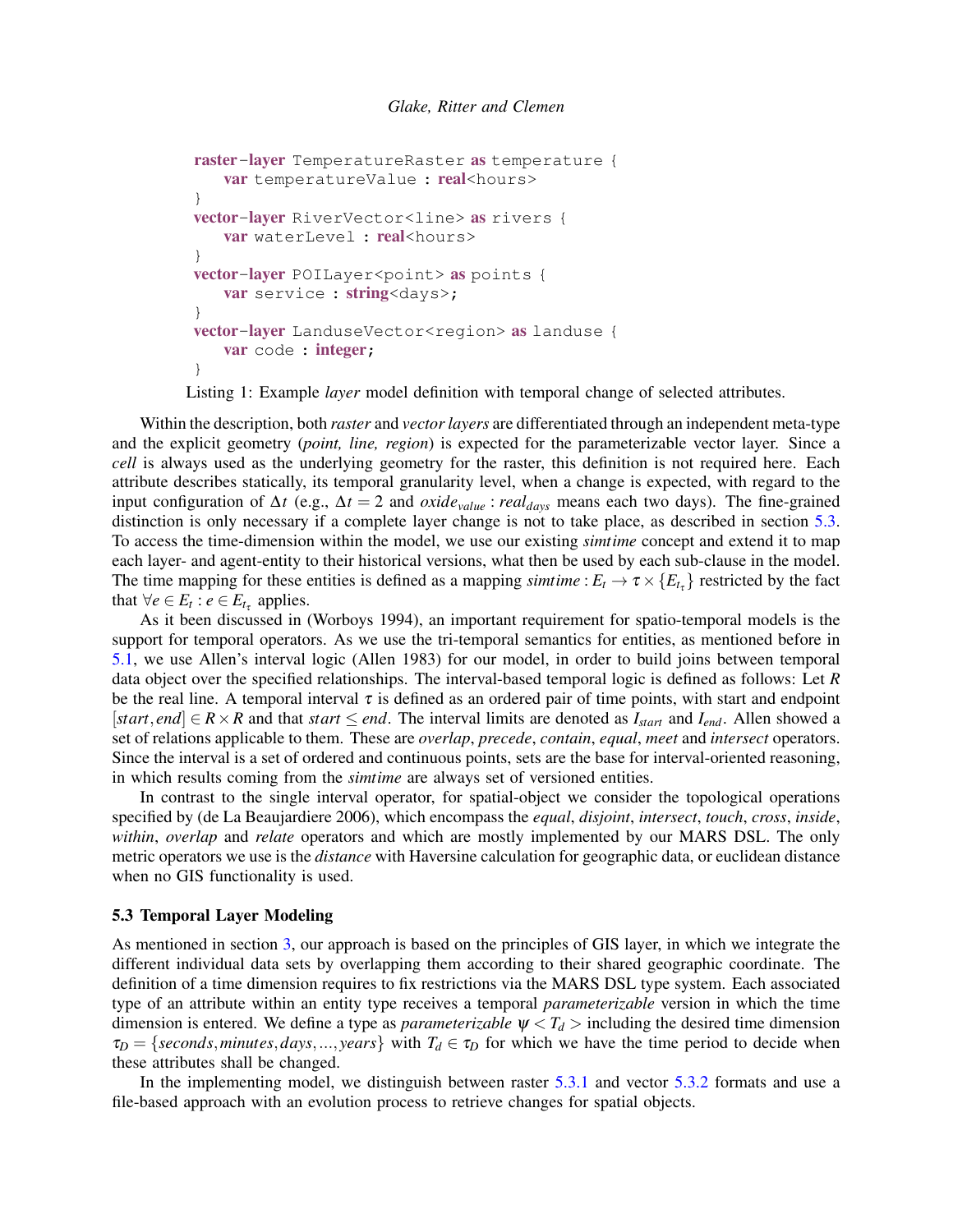## <span id="page-7-0"></span>5.3.1 Temporal Raster-Layer

Since the standard raster type system [\(Tennekes 2018\)](#page-11-12) does not support time, we extended this by interrogating time for raster and vector-based data. Raster layers are constructed according to the Space-Time-Composites (STC) model, originally introduced in [\(Armstrong 1988\)](#page-10-9), where the layer for the data source to be addressed, is defined in the concept model. From the outside, the respective source is used in the query. As shown in figure [3,](#page-7-1) the STC model represents the world as a set of spatially homogeneous and temporally uniform objects in a 2D space. Each space-time composite has its unique temporal progression of attribute changes. Space-time composites can be derived by temporal overlays of time-stamped layers (snapshots) without explicit relations among them [\(Siabato et al. 2018\)](#page-11-1). The space-time composite conceptually describes the change of a spatial object over time, in which changes are captures in four ways. The *write* directly sets the value at cell  $(x, y)$  from the next  $T_{i+1}$  input raster. That is done in the following situations: The previous raster cell  $T_i$  contains a no data flag; the change is defined explicitly in the metadata description. The *remove* change considers the deletion of value from raster when the cell contains a *NO-DATA-VALUE* flag. And, while the *increment* considers positive update on a raster cell, the *decrement* captures negative ones. Recording of attribute changes is done at discrete simulation time-points, although the temporal resolution is not highly precise. Therefore the STC model can keep temporality within the most generalized units of an attribute, space and time.



<span id="page-7-1"></span>Figure 3: Space-time sparse grid with transition metadata description.

Considering retainment in terms of the number of cells or their extent, MARS applies a transition function  $\theta : \mathbb{N} \times \mathbb{N} \to \mathbb{R} \times \{true, false\}$ . This function localizes changes and their changing type, occurred since the last object version. This incremental approach avoids a re-indexing step of each ST unit. Restructured raster file needs completely to be re-imported, otherwise, including new index creation and read from the source. The result collection for raster files is processed similar to the import. For each cell  $c \in R_i$  the  $\delta$  is collected by the result-adapter, binding them to a complete snapshot, and stored by a sparse-matrix, which delegated to the desired target output [\(Dalski et al. 2017\)](#page-10-3)

Showing the temporal raster within the model, we use the example urban model defined in listing [1.](#page-6-1) Within such models, the raster can be used as any other *data-layer*, accessed by their *alias* instance or type. The temporal extension considers the mapping of each data object, using the existing *simtime* concept, described in [\(Glake et al. 2017\)](#page-10-0), where the actual simulation step is inferred previously and applied now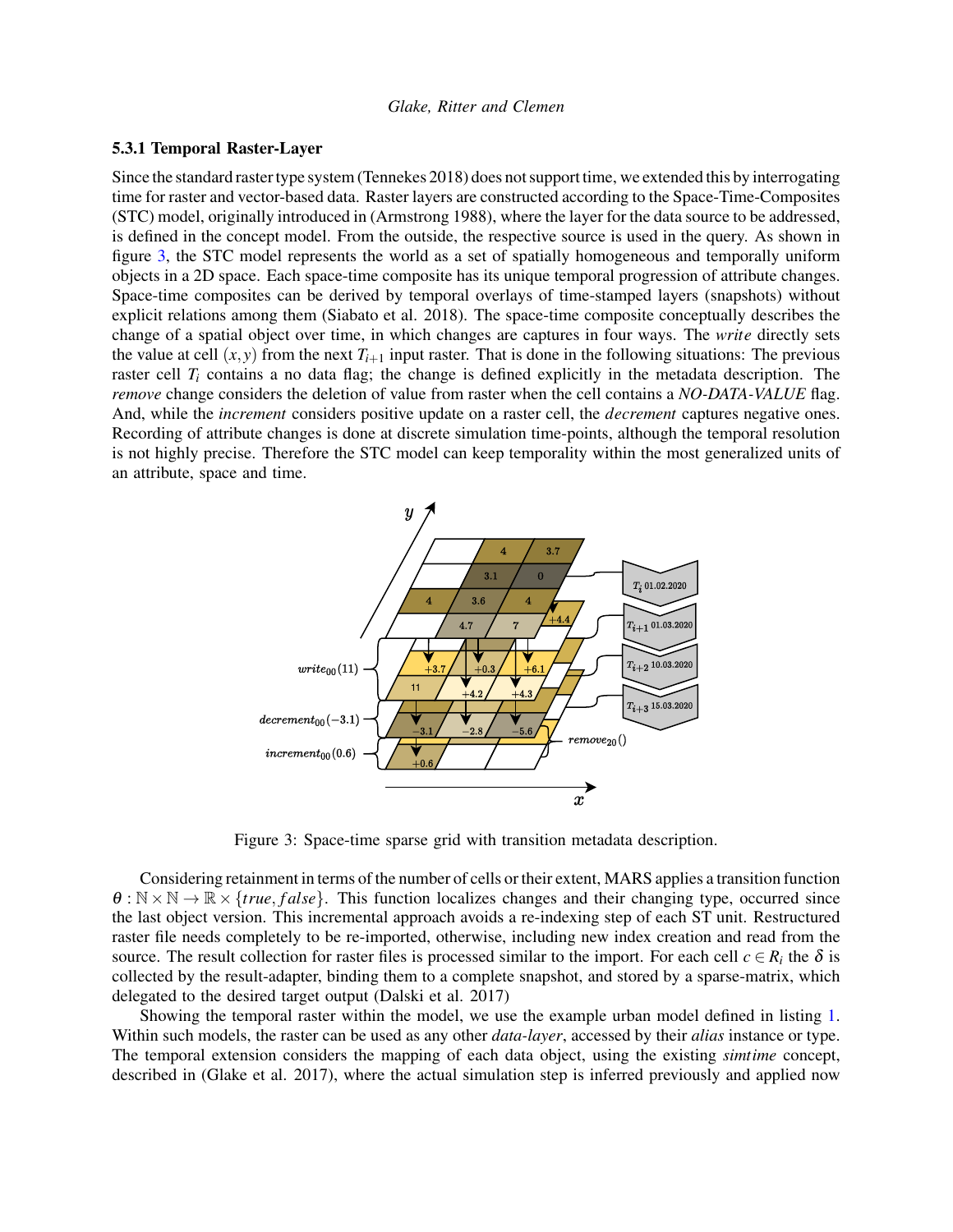onto the spatial object. It returns the raster cell history, in order to answer questions such as *How to find a temperature cell on the raster, which is warm enough in the wintertime to move on?*.

```
move entity 100 to nearest on TemperatureRaster where [
   it \Rightarrow it.temperatureValue > 20.0 and
   Time.Month(simtime(it)) => 10and Time. Month (simtime(it)) \leq 2]
```
Listing 2: Example time-related *nearest* query for a raster-cell filtered by a condition

Listing [2](#page-8-1) shows an example for such an action. The action *moves* the selected agent *entity* by 100 length units, along the target vector, resolved by the query for a cell whose *temperaturevalue* is within the monthly time range of [10..2]. Another option is to build aggregates over the raster. The *explore* concept allows us to query multiple cells in a circle, applying the respective aggregate function. Listing [3](#page-8-2) shows the aggregation over the raster to get the average temperature within a radius over the last two days.

```
select avg(*) from simtime (
   nearest on TemperatureRaster where [
      cell => cell contains #(xcor,ycor)
   ]
)
```
Listing 3: example reading and aggregating a raster cell over time by using *explore*

This query gets each existing value, not marked as *NO-DATA-VALUE*, at the current position of an agent entity (*xcor*, *ycor*) and applies the *avg*(...) function over this time series. For simplicity we could also write *select avg(\*) from simtime(temperature.Read(xcor, ycor))* in which we access a limited set of functions provided by the raster alias *temperature*.

## <span id="page-8-0"></span>5.3.2 Temporal Vector-Layer

In addition to the known raster format, more common spatial structures such as points, lines, and regions (polygons) are available. The temporal *vector-layer* defines the time dimension in two different ways. In addition to the temporal vector model itself, the MARS DSL is extending this processing with multiple query concepts to integrate the new time-dimension into the modelling process. The temporal *vector-layer* is extended by the time dimension similar to the temporal raster [5.3.1.](#page-7-0) Both file exchange and daily index generation are always possible at run-time. In contrast to the linkage of multiple raster maps by a time-series [5.3.1,](#page-7-0) the time stamp, and multiple versions are managed on attribute level in the associated attribute table. Therefore, the attribute table marks the valid *V<sup>t</sup>* by a respective column.

To illustrate these changes, figure [4](#page-9-0) shows the operations currently supported for vector geometry. Besides the change of the whole layer input according to the actual simulation time and the required recreation of the index afterwards, we extend this approach by only change affected data objects. Since the movement of an object is crucial for mobility simulation, the *move* operation takes an input target vector and changes the position within the environment, considering collision checks, e.g., with a river. In contrast, the *posat* performs a direct re-positioning of the entity at the desired location. The action prevents intermediates checks of the path towards the target in the form a *line*. The *expand* and *contract* operators use the vector-geometry of *regions* to shrink or grow this site, e.g., the flood is coming. In order to create new objects, the *split* with their reverse function *merge* are provided to change the structure of the regions. In contrast, the *spawn* and *kill* can be used to create and destroy spatial agent entities in the simulation environment.

Movement actions can be defined as shown in listing [4](#page-9-1) to solve the problem: *How to move an entity, by distance towards a destination, during a specific-time-period and where an obstacle restricts the path?*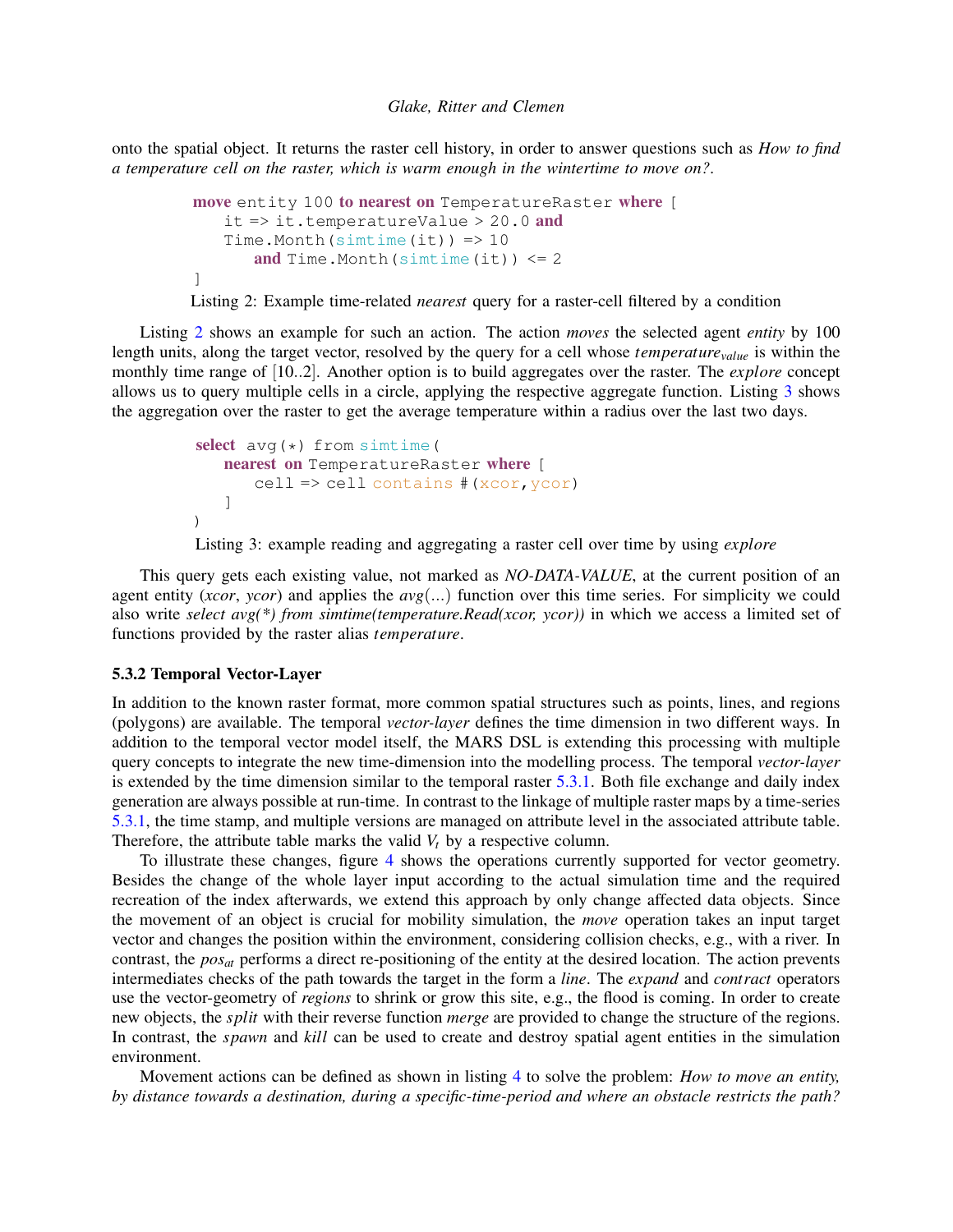

<span id="page-9-0"></span>Figure 4: Vector model spatio-temporal transitions for regions (*R*), agents (*A*) and points (*P*)

.

The agent is using the *nearest* query, providing a *kNN-query* to get the target position. This example shows the problem of set-based results instead of a single target coordinate. Therefore we infer the most recent data object.

```
move 10 to nearest on POILayer where
    [it \Rightarrow return it['work'] == "work"]not intersects with River where
           [it \Rightarrow Math.Hour(sintime(it)) \leq 7]
```
Listing 4: Example *move* of an agent entity restricted by past obstacles

We encompass the most well-known types by integrating them into our agent environment. An ordered set of points with distinct start- and endpoint implements the lines. Moreover, each region consists of an ordered set of points linking the start and endpoint. Separate index structures implement points and lines and are used to retrieve the nearest geometries or all within a geometric shape. The so-called Spatial Graph Environment (SGE), introduced in [\(Weyl et al. 2018\)](#page-11-2) and optimized in [\(Weyl et al. 2019\)](#page-11-3), imports line- and point-geometries into a graph structure. The SGE allows agents to move entities along edges concerning obstacles ahead and preventing collisions with other ones. Relational tables, sparse-matrix with Kd-trees for kNN-point query and quad-tree for shape-related queries are used as the data-source and index structure.

```
vector-layer RoadLayer<line> as roads
agent CarDriver on RoadLayer {
   external var identity : integer
   external var profile : DrivingProfile
   external var action : DayplanAction
   observe var velocity : real<seconds>
   observe var acceleration : real<seconds>
   tick { ... }
}
```
Listing 5: Definition of *agent* type with *layer* relationship and *input/output* variables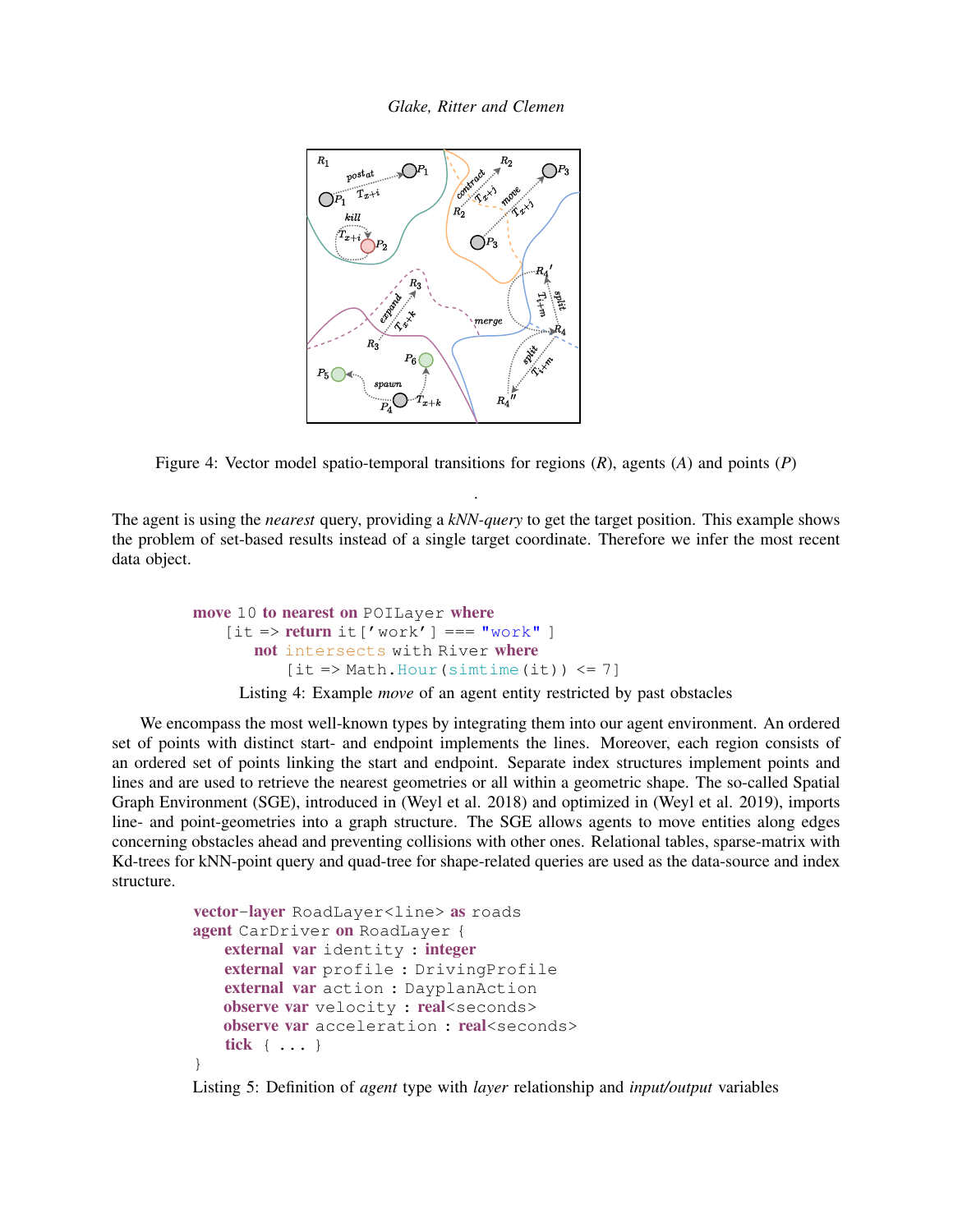In addition to aggregate over raster layer [5.3.1,](#page-7-0) the same operations can be applied on vector as well. As an example, getting the accumulated water level of the river within a recurring time and crossing any agent entity movement, the query showed in listing [6](#page-10-10) can be used.

```
(select avg(waterLevel) from explore on RiverVector where [it =>
   Time. Hour (simtime(it)) intersects explore LanduseLayer where [land =>
      not land.restricted and land ["type"] == "industry"]
])
```
Listing 6: Vector *sum* aggregation over time for each river in time period *[12h:15h]* and overlapping an *industry* area

### 6 CONCLUSION

In this paper, we propose a spatio-temporal data model and their extension in our MARS DSL, to satisfy the problem in closing the gap between temporal and spatial data in multi-agent simulations. Therefore, known problems in the field of temporal GIS were examined, which revealed that not only the snapshot for a single object version is relevant, but also the intermediate actions that led to it. As a result, causal relationships can be resolved, both in terms of domains and spatial structures. These conditions make it necessary to represent processes as well as spatial properties. The presented semantics allows a homogeneous inclusion of spatio-temporal processes and entities into the own modelling perspective. Extensions were integrated as ADT's and be shown how temporal selections and joins are possible on different granularity levels. Based on the importance of querying changes in spatial objects, we have used a temporal versioning mapping, to show how this affects the model.

Further research perspectives include specifying spatio-temporal operators to interact with the database itself and not only with the current and past model state. Spatio-temporal process analysis may also be extended by integrating non-spatial processes related to geographic phenomena (e.g., non-spatial successions or permutations). The evaluation with real-word cases is essential, and besides functionality, also the operator performance has to take into account. A multi-modal simulation to investigate mobility-related problems for the City of Hamburg is, therefore, currently under development.

## REFERENCES

<span id="page-10-9"></span><span id="page-10-7"></span>Allen, J. F. 1983. "Maintaining knowledge about temporal intervals". *Communications of the ACM* 26(11):832–843. Armstrong, M. P. 1988. "Temporality in spatial databases".

- <span id="page-10-1"></span>Berger, C., M. Bieri, K. Bradshaw, C. Brümmer, T. Clemen, T. Hickler, W. L. Kutsch, U. A. Lenfers, C. Martens, G. F. Midgley, K. Mukwashi, V. Odipo, S. Scheiter, C. Schmullius, J. Baade, J. C. O. du Toit, R. J. Scholes, I. P. J. Smit, N. Stevens, and W. Twine. 2019. "Linking scales and disciplines: an interdisciplinary cross-scale approach to supporting climate-relevant ecosystem management". *Climatic Change* 156:139–150.
- <span id="page-10-4"></span>Bettini, C., S. Jajodia, and S. Wang. 2000. *Time granularities in databases, data mining, and temporal reasoning*. Springer Science & Business Media.

<span id="page-10-5"></span>Cattell, R. G. G., R. Cattell, D. K. Barry, D. K. Barry, M. Berler, J. Eastman, D. Jordan, C. Russell, O. Schadow, T. Stanienda et al. 2000. *The object data standard: ODMG 3.0*. Morgan Kaufmann.

<span id="page-10-3"></span>Dalski, J., C. Hüning, and T. Clemen. 2017. "An Output and 3D Visualization Concept for the MSAAS System MARS". In *Proceedings of the 2017 Spring Simulation Multiconference*, ADS '17.

<span id="page-10-8"></span>de La Beaujardiere, J. 2006. "OpenGIS®, Web Map Server Implementation Specification. Version 1.3. 0.".

- <span id="page-10-6"></span>Dylla, M., I. Miliaraki, and M. Theobald. 2013. "A temporal-probabilistic database model for information extraction". *Proceedings of the VLDB Endowment* 6(14):1810–1821.
- <span id="page-10-2"></span>Erwig, M., and M. Schneider. 2002. "STQL—A spatio-temporal query language". In *Mining spatio-temporal information systems*, 105–126. Springer.
- <span id="page-10-0"></span>Glake, D., J. Weyl, C. Dohmen, C. Hüning, and T. Clemen. 2017. "Modeling through Model Transformation with MARS 2.0". In *Proceedings of the 2017 Spring Simulation Multiconference*, ADS '17.